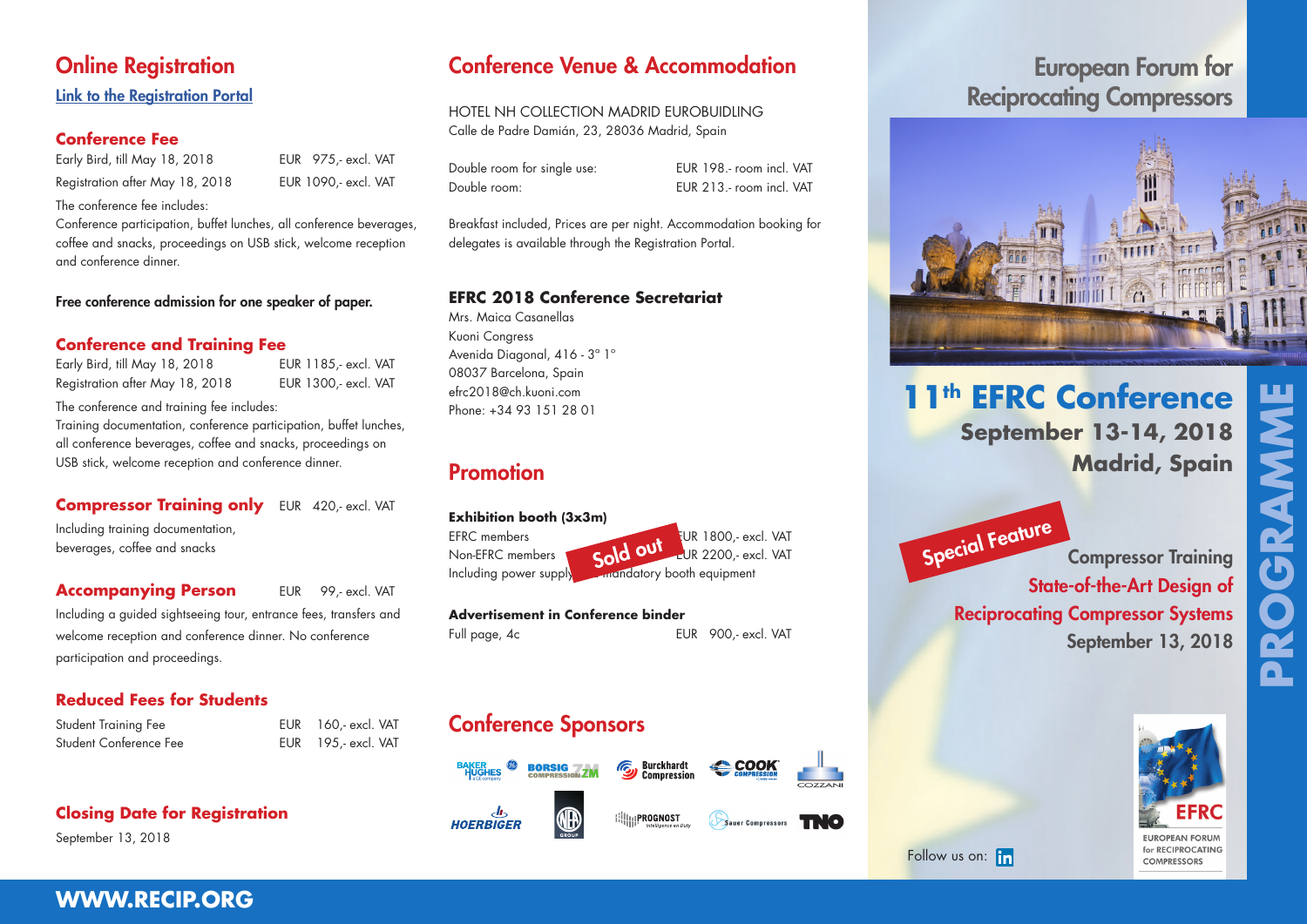# September 13, 2018 – Conference Programme

| 08:30 |                                                                         |                                                         | Compressor Training - State of the Art Design of Reciprocating Compressor Systems     |                                              |                                                       |                   |                                                                              |                                                                                  |                                                                                           |
|-------|-------------------------------------------------------------------------|---------------------------------------------------------|---------------------------------------------------------------------------------------|----------------------------------------------|-------------------------------------------------------|-------------------|------------------------------------------------------------------------------|----------------------------------------------------------------------------------|-------------------------------------------------------------------------------------------|
|       | Options for<br>Compressor Sizing;<br>by Howden Thomassen<br>Compressors | Options for<br>Capacity Control;<br>by HOERBIGER        | High-speed versus<br>low-speed compressors;<br>by SIAD                                | 10:00<br>Coffee Break &<br><b>Exhibition</b> | Options for<br>Driver Design;<br>by Ariel Corporation |                   | Options for<br>Vibration Control;<br>by TNO                                  | Options for<br>Foundation Design;<br>by NEAC                                     | 09:00<br>$\overline{O}$ pening of the<br>Exhibition for<br><b>Conference Participants</b> |
| 12:00 | Lunch Break & Exhibition                                                |                                                         |                                                                                       |                                              |                                                       |                   |                                                                              |                                                                                  |                                                                                           |
| 13:00 | <b>Start of 11. EFRC Conference</b>                                     |                                                         |                                                                                       |                                              |                                                       |                   |                                                                              |                                                                                  |                                                                                           |
|       | <b>EFRC R&amp;D</b> Update                                              |                                                         |                                                                                       |                                              |                                                       |                   |                                                                              |                                                                                  |                                                                                           |
| 13:20 | Keynote Speech and Q&A                                                  |                                                         |                                                                                       |                                              |                                                       |                   |                                                                              |                                                                                  |                                                                                           |
|       | <b>Availability and Reliability</b>                                     |                                                         |                                                                                       |                                              |                                                       |                   | <b>Pulsations and Vibration</b>                                              |                                                                                  |                                                                                           |
| 14:00 | compressors; TOTAL Refining & Chemicals                                 |                                                         | Troubleshooting of recurrent cylinder head stud bolt failures on Natural Gas          |                                              | 14:00                                                 |                   | Reciprocating Compressor System; TNO                                         | Application of a Constrained Layer Damping to reduce Pipe Vibrations of a        |                                                                                           |
| 14:25 | Baker Hughes a GE Company / REPSOL                                      | motor driving a rigid flanged reciprocating compressor; | Influences on Torsional Vibration Analysis of Electromagnetic Effects of an induction |                                              | 14:25                                                 |                   | <b>KÖTTER CONSULTING</b>                                                     | New adjustable vibration absorber - First application of the Magic Tube on site; |                                                                                           |
|       | <b>Technical Update</b>                                                 |                                                         |                                                                                       |                                              |                                                       |                   |                                                                              |                                                                                  |                                                                                           |
| 15:00 |                                                                         |                                                         | <b>D</b> innovation<br>for life                                                       |                                              | <b>HOERBIGER</b>                                      |                   | COZZANI                                                                      |                                                                                  | Sauer Compressors                                                                         |
| 16:15 | <b>Coffee Break &amp; Exhibition</b>                                    |                                                         |                                                                                       |                                              |                                                       |                   |                                                                              |                                                                                  |                                                                                           |
|       | <b>Compressor and Component Design</b>                                  |                                                         |                                                                                       |                                              |                                                       |                   | <b>Pulsations and Vibrations</b>                                             |                                                                                  |                                                                                           |
| 16:45 | <b>STASSKOL</b>                                                         | Calculation of Transient Flow in Sealing Elements;      |                                                                                       |                                              | 16:45                                                 |                   | Effect of cylinder nozzle location on orifice performance;<br>NEUMAN & ESSER |                                                                                  |                                                                                           |
| 17:10 | <b>Burckhardt Compression</b>                                           | A Novel Poppet Valve Design - The Arrowpoppet;          |                                                                                       |                                              | 17:10                                                 | <b>TU WROCLAW</b> |                                                                              | Modelling of transmission loss characteristics of reactive pulsation dampers;    |                                                                                           |
| 17:35 | <b>HOERBIGER</b>                                                        | Non-Lube operation: Do it right if necessary;           |                                                                                       |                                              | 17:35                                                 |                   | Baker Hughes a GE Company                                                    |                                                                                  | Pulsation optimization by dynamic variable orifice & recips crankshafts phase selection;  |
| 20:00 |                                                                         | Conference Social Dinner in Real Fábrica de Tapices     |                                                                                       |                                              |                                                       |                   |                                                                              |                                                                                  |                                                                                           |